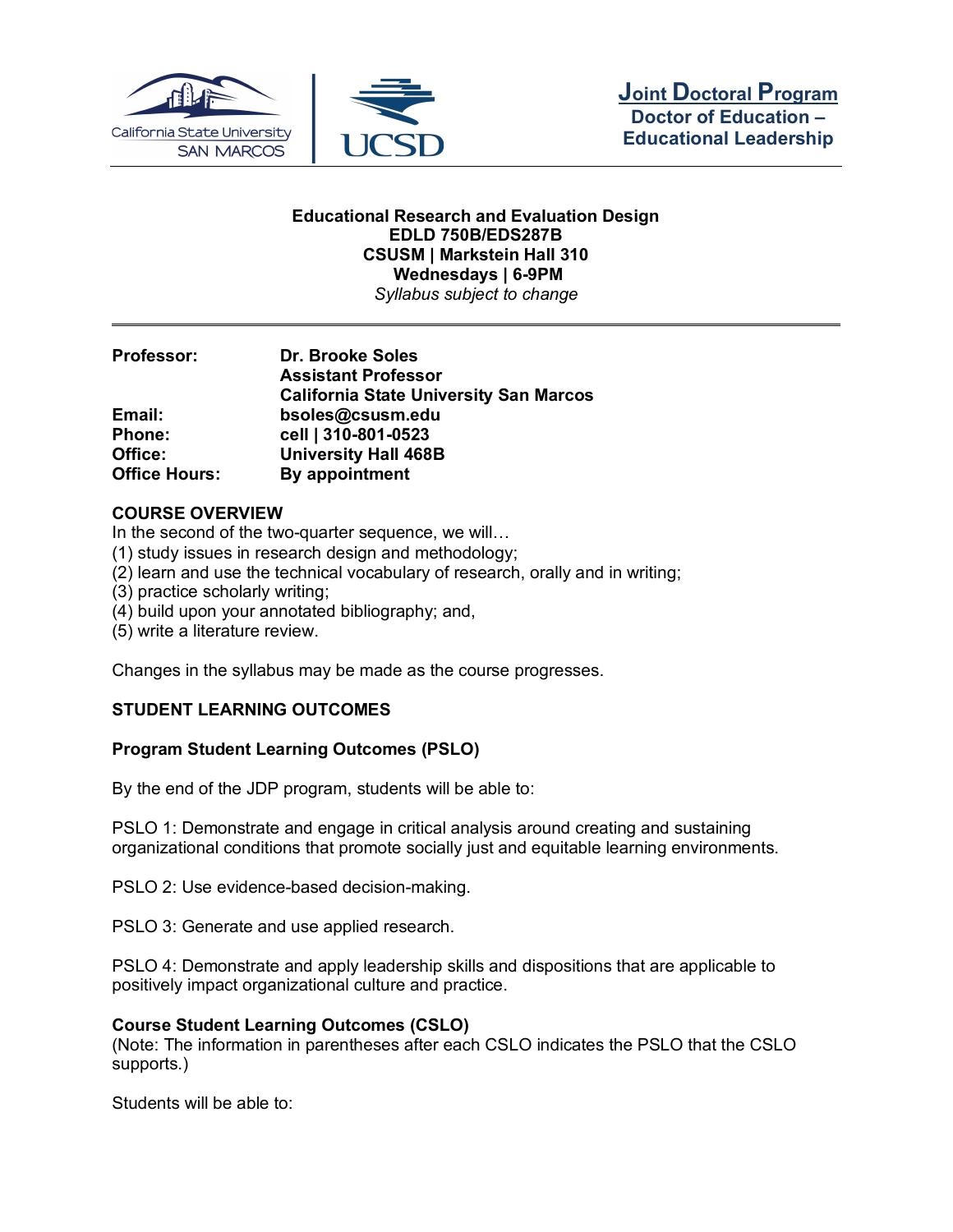- CSLO 1: Accurately use, verbally and in writing, the vocabulary of quantitative and qualitative research methodologies and research designs. (PSLO 1, 2, 3 at a beginning level.)
- CSLO 2: Critically analyze research to determine if it trustworthy. (PSLO 2 and 3 at a beginning level.)
- CSLO 3: Recognize the importance of protection of human subjects and demonstrate knowledge of the procedures for submitting a research proposal to the *IRB*. (PSLO 3 at a beginning level.)
- CSLO 4: Develop a 20-entry annotated bibliography around a topic identified by the student. (PSLO 3 at a beginning level.)
- CSLO 5: Write a scholarly review of the literature addressing a specific topic identified by the student. (PSLO 3 at a beginning level.)

# **CSUSM - School of Education Mission & Vision Statement**

*(Adopted by SOE Governance Community, January 2013)*

## *Vision*

To serve the educational needs of local, regional, and global communities, the School of Education advances innovative practice and leadership by generating, embracing, and promoting equitable and creative solutions.

# *Mission*

The mission of the School of Education community is to collaboratively transform education. We:

- Create community through partnerships
- Promote and foster social justice and educational equity
- Advance innovative, student-centered practices
- Inspire reflective teaching and learning
- Conduct purposeful research
- Serve the School, College, University, and Community

# **Basic Tenets of our Conceptual Framework**

- Student centered education
- Research and theory specific to the program field inform practice
- Connections and links between coursework and application
- Strong engagement between faculty and candidates
- Co-teaching clinical practice
- Culturally responsive pedagogy and socially just outcomes

# **GENERAL CONSIDERATIONS**

## **Joint Doctoral Program Attendance Policy**

Students *must* participate in 80% of the course sessions to receive an A for this course. Additional absences may further impact the course grade. If the absence is predictable (e.g. professional obligation), the student should inform the instructor ahead of time. If the absence is unanticipated, the student should initiate contact with the instructor as soon as possible. Notification of an absence does not constitute an excuse. Accumulated tardies will impact the participation portion of the student's grade.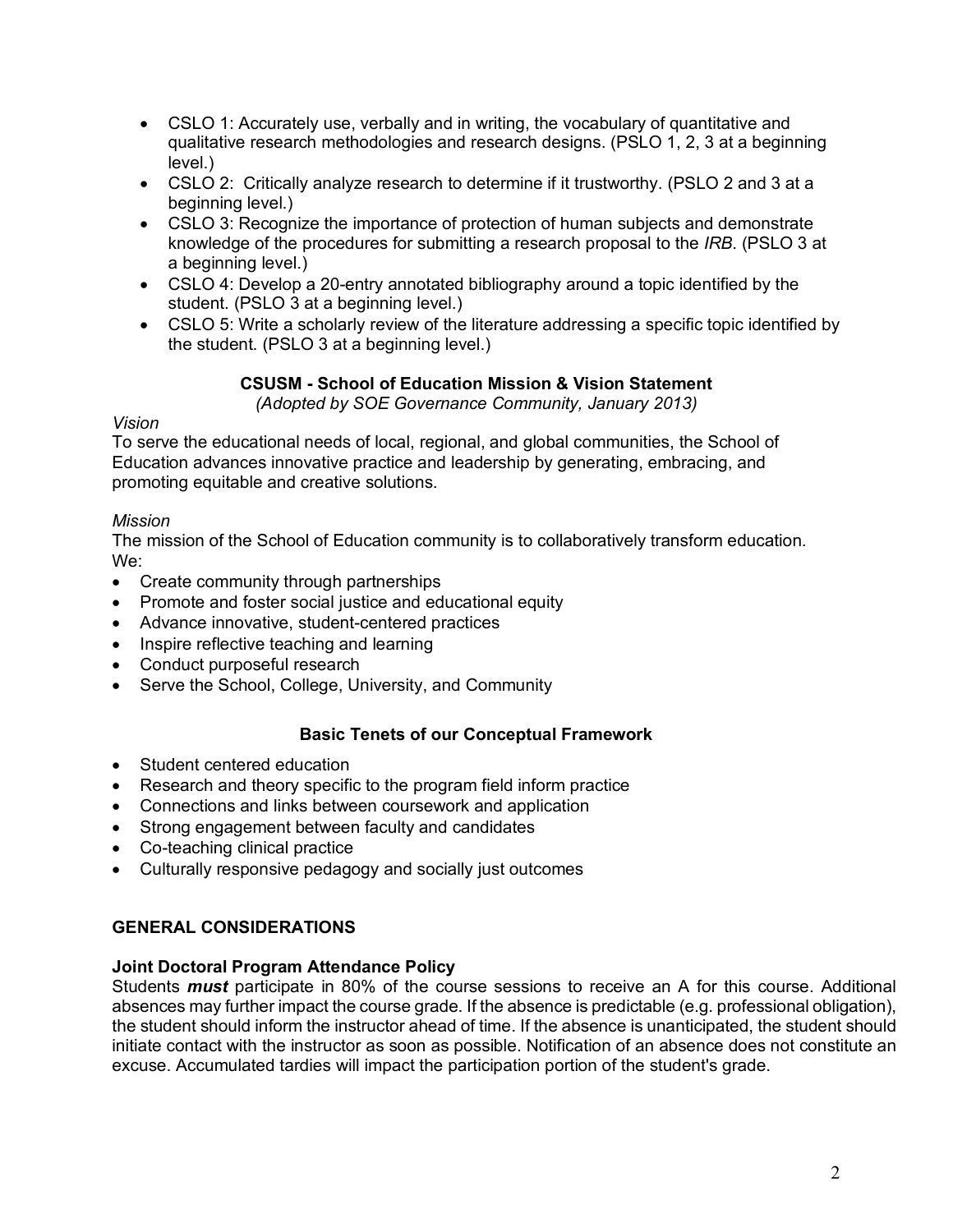### **CSUSM Accommodation Service**

Candidates with disabilities who require reasonable accommodations must be approved for services by providing appropriate and recent documentation to the Office of Disable Student Services (DSS). This office is located in Craven Hall 4300, and can be contacted by phone at (760) 750-4905, or TTY (760) 750-4909. Candidates authorized by DSS to receive reasonable accommodations should meet with their instructor during office hours or, in order to ensure confidentiality, in a more private setting.

### **CSUSM Academic Honesty Policy**

"Students will be expected to adhere to standards of academic honesty and integrity, as outlined in the Student Academic Honesty Policy. All written work and oral assignments must be original work. All ideas/materials that are borrowed from other sources must have appropriate references to the original sources. Any quoted material should give credit to the source and be punctuated with quotation marks. Students are responsible for honest completion of their work including examinations. There will be no tolerance for infractions. If you believe there has been an infraction by someone in the class, please bring it to the instructor's attention. The instructor reserves the right to discipline any student for academic dishonesty in accordance with the general rules and regulations of the university. Disciplinary action may include the lowering of grades and/or the assignment of a failing grade for an exam, assignment, or the class as a whole."

### **OUR LEARNING COMMUNITY**

The following Community Agreements and Teaching/Learning philosophy will serve as the foundational principles by which we relate to each other as we learn together. As a community, we can add specifics to these principles as we need.

### **Community Agreements**

- We speak from our own experience
- We are open to hearing others
- We share air time
- We are willing to have our thinking challenged
- We respect confidentiality
- We share experiences that are issue focused, not necessarily who said it or where
- Each of us participates using a "value added" approach by expanding upon ideas, providing examples, and/or expressing a different perspective.

#### **GRADING STANDARDS/GRADING SCALE**

This rubric represents general guidelines that we will use to evaluate your work. As a doctoral candidate, it is critical that you communicate your ideas through multiple formats. The written word is a powerful demonstrator of your knowledge, skills, and dispositions. Therefore, we hold high expectations of your performance and we are committed to providing you with useful and meaningful feedback that will support your learning and continued development as an educational leader.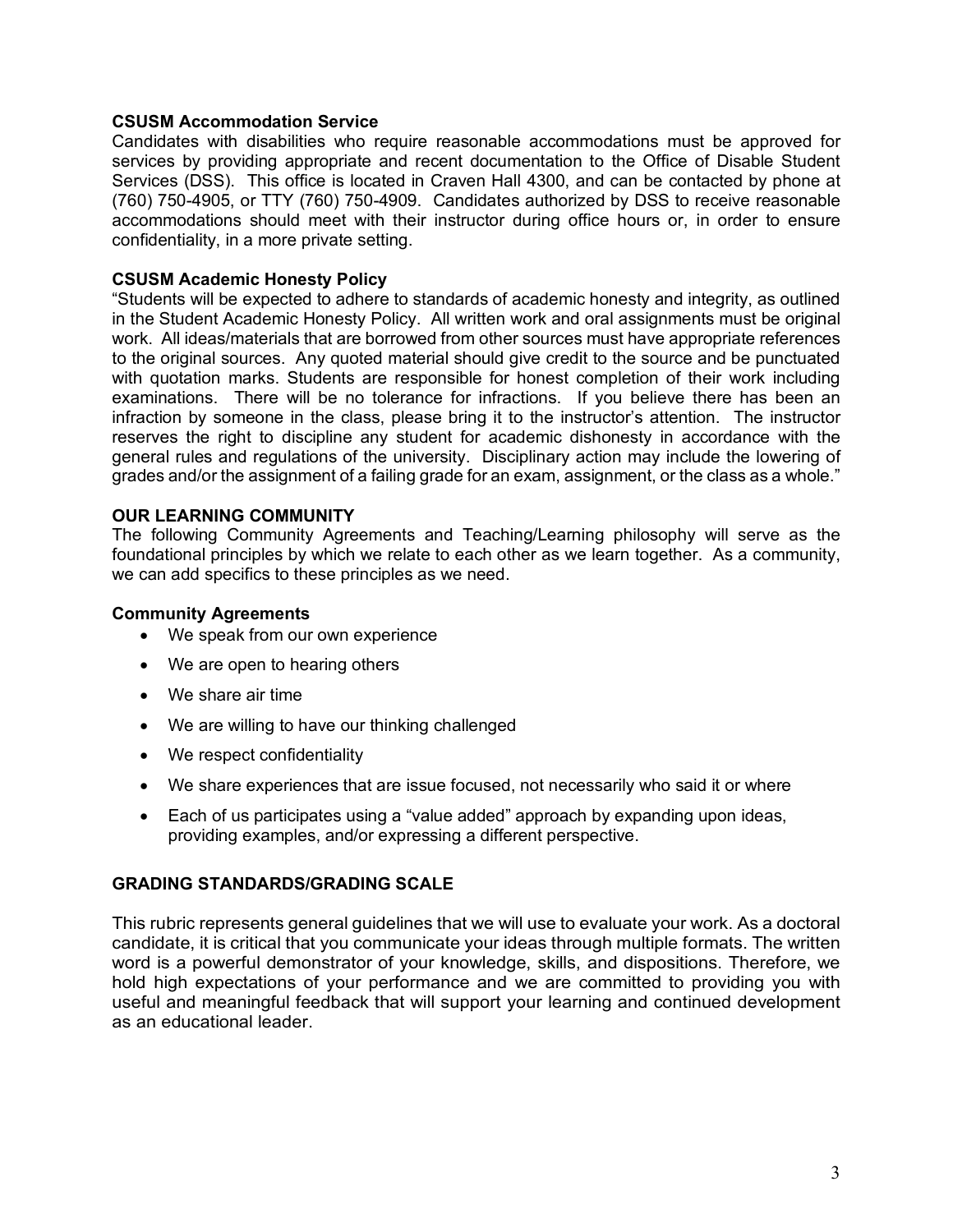| Does not meet standards<br>(B or below)                                                                                                                                                                                                                                                                                                                                                                                  | <b>Approaching Standards</b><br>$(A - / B + )$                                                                                                                                                                                                                                                                                                                                                                                             | <b>Meets Standards (A)</b>                                                                                                                                                                                                                                                                                                                                                                                                                                                                                                                                                                                                                                   |
|--------------------------------------------------------------------------------------------------------------------------------------------------------------------------------------------------------------------------------------------------------------------------------------------------------------------------------------------------------------------------------------------------------------------------|--------------------------------------------------------------------------------------------------------------------------------------------------------------------------------------------------------------------------------------------------------------------------------------------------------------------------------------------------------------------------------------------------------------------------------------------|--------------------------------------------------------------------------------------------------------------------------------------------------------------------------------------------------------------------------------------------------------------------------------------------------------------------------------------------------------------------------------------------------------------------------------------------------------------------------------------------------------------------------------------------------------------------------------------------------------------------------------------------------------------|
| • Includes some of the<br>required elements as<br>delineated in the syllabus<br>• Some components of the<br>assignment are included<br>• Provides a few concrete<br>details of the information<br>required for the assignment<br>• Includes personal<br>viewpoints<br>• Organization hard to<br>follow<br>• Many mechanical errors,<br>including APA format<br>• Hard to read<br>• Little sentence/vocabulary<br>variety | • Includes required<br>elements as delineated in<br>the syllabus<br>• All components of the<br>assignment are included<br>• Provides concrete details<br>of the information required<br>for the assignment<br>• Includes personal<br>viewpoints<br>• Good organization<br>• Has few, if any,<br>mechanical errors including<br>APA format<br>$\cdot$ Holds interest $-$ is<br>interesting to read<br>• Some<br>sentence/vocabulary variety | • Includes required elements as<br>delineated in the syllabus<br>• All components of the assignment are<br>included<br>• Provides concrete details of the<br>information required for the assignment<br>and makes clear connections to class<br>discussions, readings and activities<br>• Insightful commentary using personal<br>viewpoints supported by current<br>learning<br>• Presents clear and logical<br>organization of thoughts<br>• Has few, if any, mechanical errors<br>including APA format<br>• Holds interest - is engaging and<br>thought-provoking to the audience<br>• Uses a sophisticated scholar<br>researcher vocabulary and sentence |
|                                                                                                                                                                                                                                                                                                                                                                                                                          |                                                                                                                                                                                                                                                                                                                                                                                                                                            | structure                                                                                                                                                                                                                                                                                                                                                                                                                                                                                                                                                                                                                                                    |

# **Joint Doctoral Program attendance policy**

Students *must* participate in 80% of the course sessions to receive an A for this course. Additional absences may further impact the course grade. If the absence is predictable (e.g. professional obligation) the student should inform the instructor ahead of time. If the absence is unanticipated, the student should initiate contact with the instructor as soon as possible. Notification of an absence does not constitute an excuse.

## **Implications for grade in course**

- A Excellent work, expected performance.
- A Good work, improved performance encouraged.
- B+ Acceptable work, improved performance expected.
- B Minimally acceptable work, greatly improved performance expected.
- B Marginal work, very poor performance (letter from the Department Chair or Director of Graduate Studies with copy placed in student's file).
- C + (or lower) Unacceptable performance at the graduate level (may be subject to dismissal).

Students who receive grades indicating that improvement in future courses is expected and who need guidance in how to improve are encouraged to confer with the Directors of the JDP, the course instructor and their assigned faculty mentor and/or advisor.

If you are unable to submit an assignment by the due date, it is your responsibility to contact the instructor before the due date. We recognize that you may be serving in many critical research and leadership capacities in the field of education that on occasion interfere and compete with your graduate studies. It is your responsibility to let your faculty know and to do your best to meet the program requirements since many classes involve collaborative work and learning.

In general, we believe a doctoral student: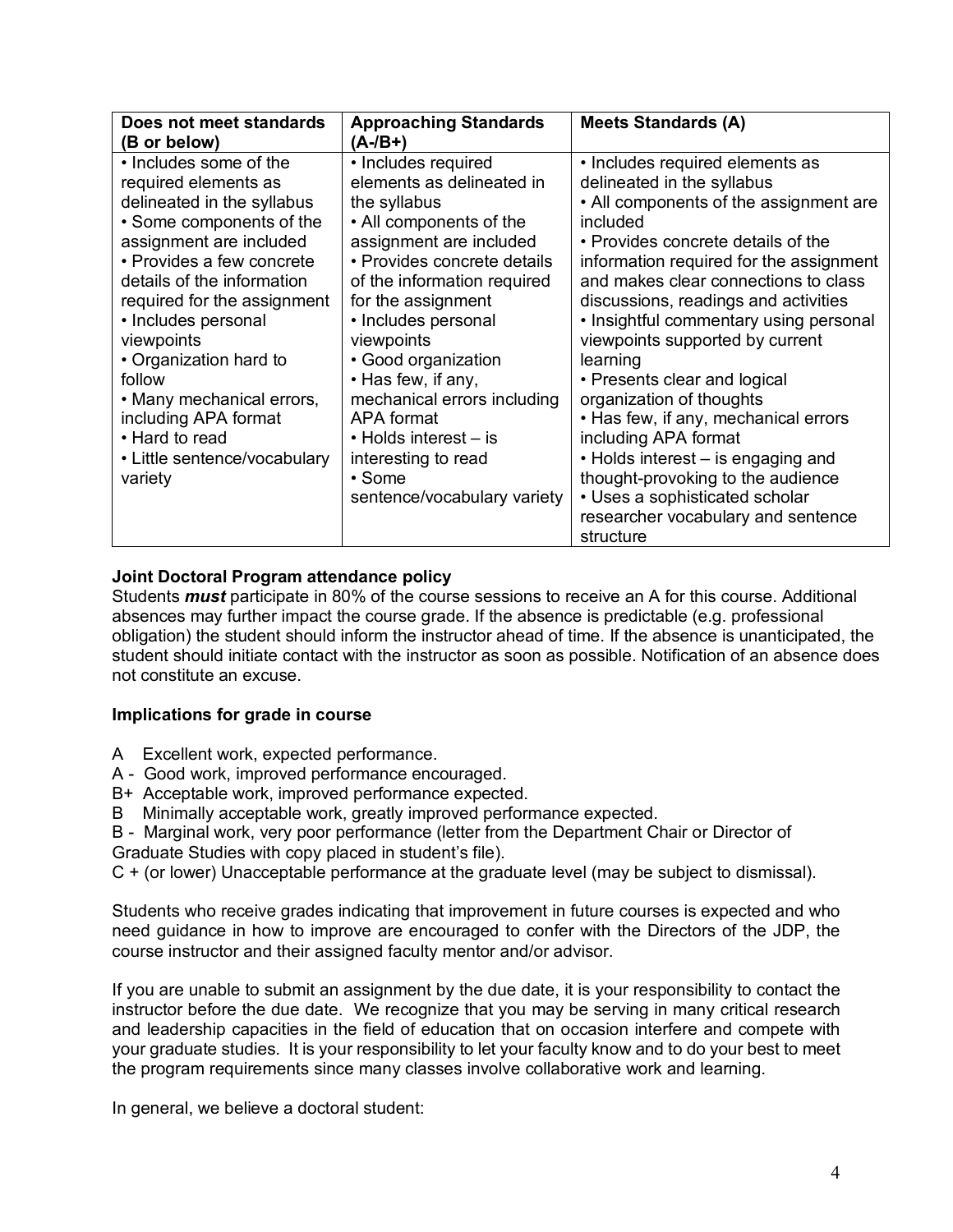- Completes all assignments on time and demonstrates the ability to summarize, analyze, and/or reflect at sophisticated and complex levels.
- Varies sources of information for assignments, demonstrating high degree of effort in pursuing varied perspectives around important educational issues.
- Completes all the reading assignments and develops thoughtful and thorough responses.
- Produces work that reveals a strong commitment to self-discovery and learning.
- Produces work at a highly professional level in terms of both writing and content.
- Develops a high-quality presentation, demonstrating significant learning around a contemporary issue.
- Presents confidently and intelligently, demonstrating effective teaching skills.
- Completes assignments in/out of class with a focus on learning and exploration, pushing him/herself to better understand the profession through quality work.
- Attends every class meeting and is fully engaged during class.
- Pushes him/herself to new understandings by participating in discussions, sharing his/her opinions, and valuing others' perspectives.
- Contributes to the positive environment of the class by respecting all members.

# **COURSE TEXT**

Creswell, J. W. (2002). *Educational research: Planning, conducting, and evaluating quantitative* (pp. 146-166). Upper Saddle River, NJ: Prentice Hall.

## **COURSE REQUIREMENTS**

- 1. Weekly Annotated Bibliography or Literature Review Assignments 50 pts. (50%)
- 2. Annotated Bibliography 20 pts. (20%)
- 3. Literature Review 30 pts. (30%)

# **WEEKLY CLASS MEETING AGENDA**

6:00-6:15 Check in | Restorative Practices

6:15-6:40 Chapter Presentations

6:40-7:00 JDP Handbook | Writing: What's Up Doc?, Hi Neighbor, and Wonderful Words

7:00-7:45 Dinner Conversations | Consultations

7:00-7:30 Dr. Soles Consultation

and

Dinner Conversations: Review partner's AB/Lit. Review post; using the Cognitive Coaching Stems, engage in a thoughtful conversation regarding progress and needs improvement areas.

7:45-8:00 Check in | Elevator Pitch

8:00-8:30 (1) Proposal - Dissertation - Article | (5) Things

8:30-8:45 Write It - Helpful Words | Helpful Phrases

8:45-9:00 Check out | Restorative Practices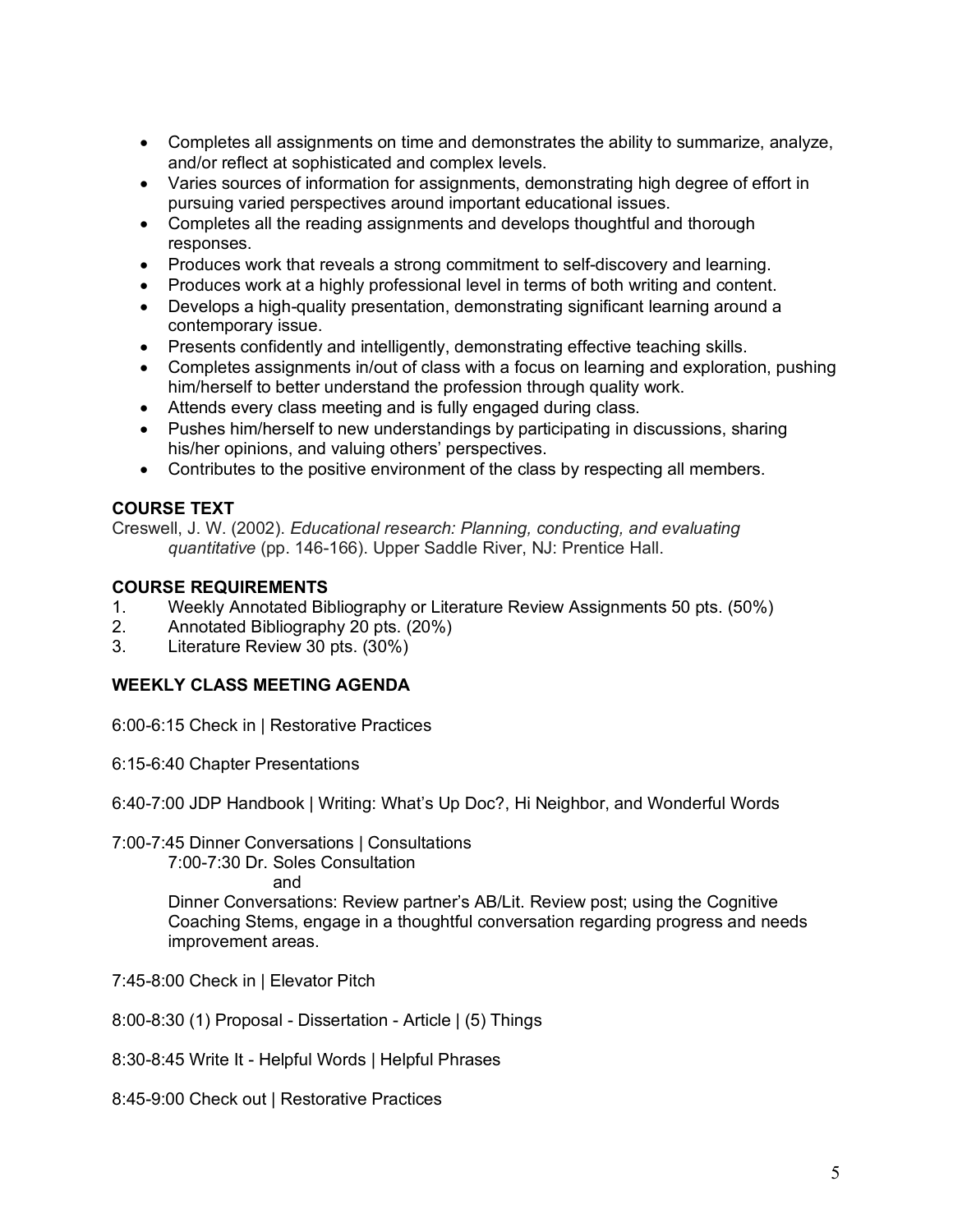## **CSUSM Accommodation Services**

 Candidates with disabilities who require reasonable accommodations must be approved for services by providing appropriate and recent documentation to the Office of Disable Student Services (DSS). This office is located in Craven Hall 4300, and can be contacted by phone at (760) 750-4905, or TTY (760) 750-4909. Candidates authorized by DSS to receive reasonable accommodations should meet with their instructor during office hours or, in order to ensure confidentiality, in a more private setting.

### **Final Exam Statement**

There will be no final exam.

### **All University Writing Requirement**

The All-University Writing Requirement of 1700 words for a 2-unit course, is satisfied through assignments.

### **Electronic Communication Protocol**

Electronic correspondence is a part of your professional interactions. If you need to contact the instructor, e-mail is often the easiest way to do so. It is my intention to respond to all received e-mails in a timely manner. Please be reminded that e-mail and on-line discussions are a very specific form of communication, with their own nuances and etiquette. For instance, electronic messages sent in all upper case (or lower case) letters, major typos, or slang, often communicate more than the sender originally intended. With that said, please be mindful of all e-mail and on-line discussion messages you send to your colleagues, to faculty members in the School of Education, or to persons within the greater educational community. All electronic messages should be crafted with professionalism and care.

Things to consider:

- Would I say in person what this electronic message specifically says?
- How could this message be misconstrued?
- Does this message represent my highest self?
- Am I sending this electronic message to avoid a face-to-face conversation?

In addition, if there is ever a concern with an electronic message sent to you, please talk with the author in person in order to correct any confusion.

#### **Plagiarism**

As an educator, it is expected that each candidate (course participant) will do his/her own work, and contribute equally to group projects and processes. Plagiarism or cheating is unacceptable under any circumstances. If you are in doubt about whether your work is paraphrased or plagiarized see the Plagiarism Prevention for Students website http://library.csusm.edu/plagiarism/index.html. If there are questions about academic honesty, please consult the University catalog.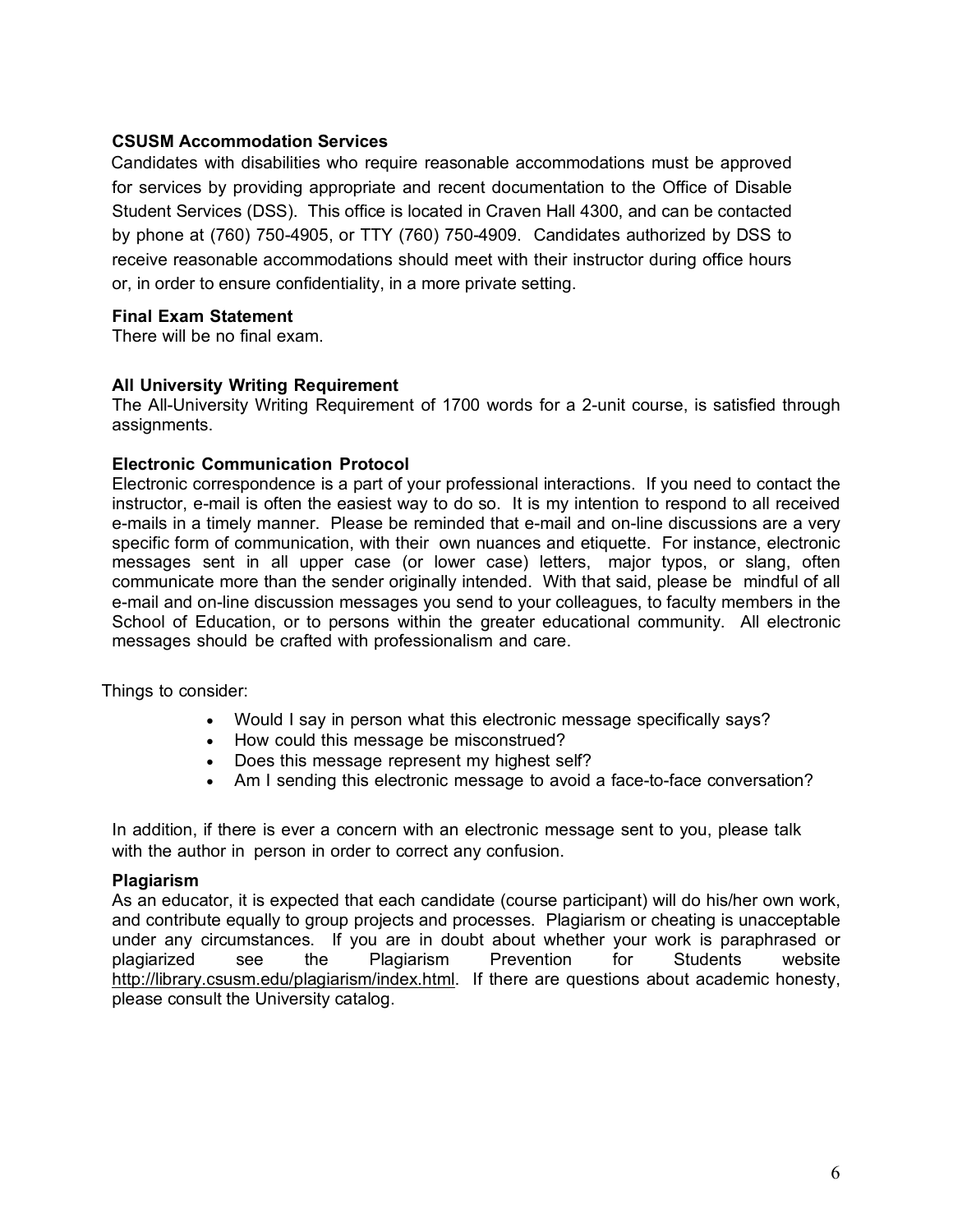## **CLASS MEETING SCHEDULE AND COURSE REQUIREMENTS**

| Course<br>Date | <b>Group Presentations</b>                                                                                         | <b>Assignments</b><br>Due Tuesday 11:59pm Day Before<br><b>Class in Cougar Courses</b>                     | Points/Percentage |
|----------------|--------------------------------------------------------------------------------------------------------------------|------------------------------------------------------------------------------------------------------------|-------------------|
| April 4        | Design-based School Improvement                                                                                    | 5 References/Narratives<br>Annotated Bibliography (AB)                                                     | 5                 |
| April 11       | Ch.2 Identifying a Research<br>Problem<br><b>Ch.10 Experimental Designs</b>                                        | 10 References/Narratives AB                                                                                | 5                 |
| April 18       | Ch.4 Specifying a Purpose<br><b>Ch.11 Correlation Designs</b>                                                      | 15 References/Narratives AB                                                                                | 5                 |
| April 25       | Ch.5 Collecting Quantitative Data<br>Ch.6 Analyzing and Interpreting<br>Quant. Data<br>Ch.12 Survey Designs        | <b>AB FINAL</b><br>(all 20 References/Narratives<br>AB)                                                    | 20                |
| May 2          | Ch.7 Collecting Qualitative Data<br>Ch.8 Analyzing and Interpreting<br>Qual. Data<br>Ch.13 Grounded Theory Designs | Lit. Review: Introduction (2)<br>paragraphs)                                                               | 5                 |
| May 9          | Ch. 9 Reporting and Evaluating<br>Research<br>Ch.16 Mixed Methods Designs                                          | Lit. Review: Body (5 pages)                                                                                | 10                |
| <b>May 16</b>  | <b>IRB Process: Part 1</b>                                                                                         | Lit. Review: Body (5 pages)                                                                                | 10                |
| May 23         | <b>IRB Process: Part 2</b>                                                                                         | Lit. Review: Implications for Social<br>Justice; Implications for<br>Leadership; Summary (6<br>paragraphs) | 10                |
| <b>May 30</b>  | <b>JDP Student Panel</b>                                                                                           | Lit. Review FINAL (all sections)                                                                           | 30                |
|                |                                                                                                                    |                                                                                                            | 100               |

# **CSUSM Academic Honesty Policy**

Students will be expected to adhere to standards of academic honesty and integrity, as outlined in the Student Academic Honesty Policy. All assignments must be original work, clear and errorfree. All ideas/material that are borrowed from other sources must have appropriate references to the original sources. Any quoted material should give credit to the source and be punctuated accordingly. Academic Honesty and Integrity: Students are responsible for honest completion and representation of their work. Your course catalog details the ethical standards and penalties for infractions. There will be zero tolerance for infractions. If you believe there has been an infraction by someone in the class, please bring it to the instructor's attention. The instructor reserves the right to discipline any student for academic dishonesty, in accordance with the general rules and